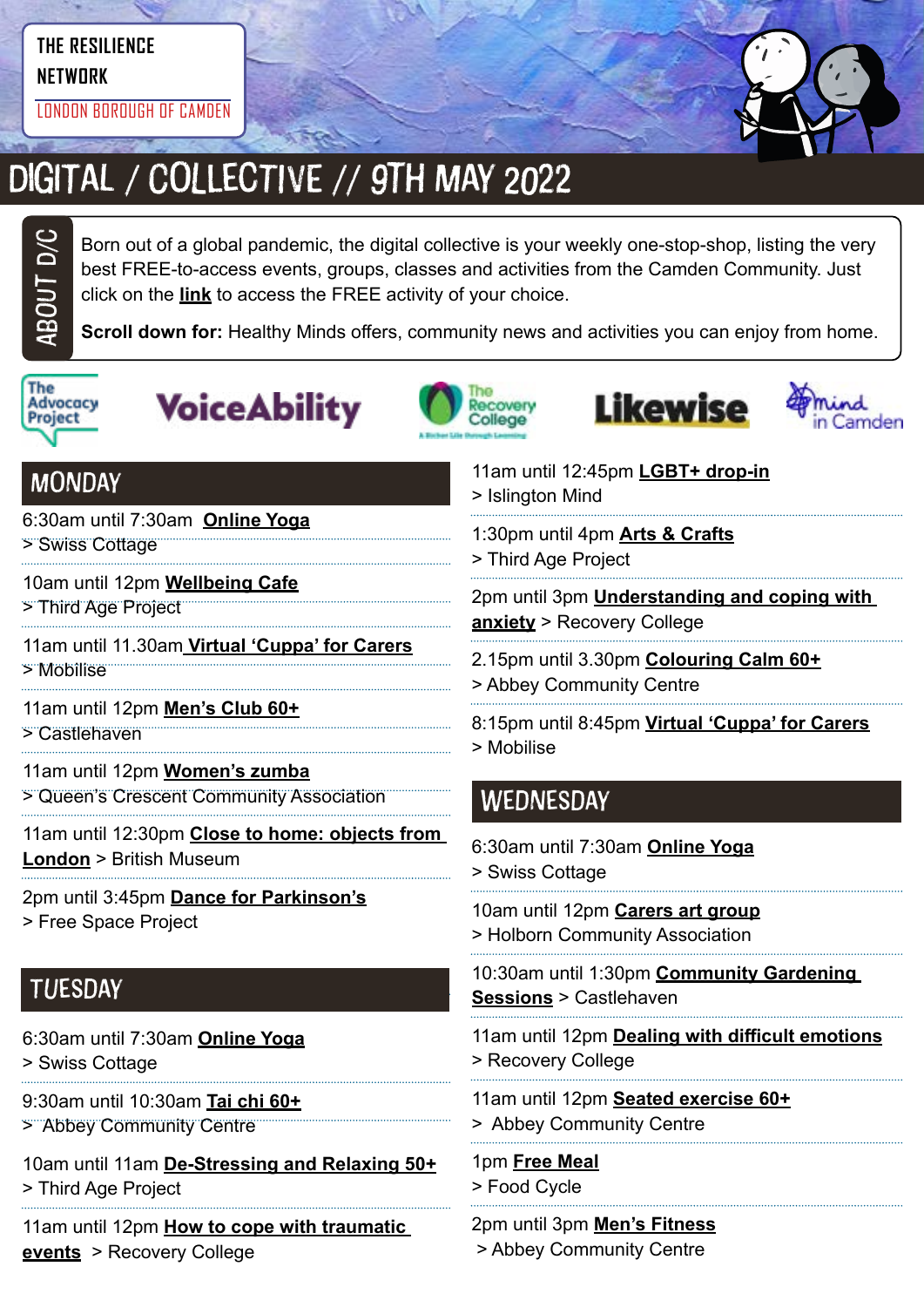| 2pm until 3:30pm <b>Freedom to Make</b> (virtual knitting                 | 1pm until 4pm <b>Understanding anger</b>                |  |  |
|---------------------------------------------------------------------------|---------------------------------------------------------|--|--|
| & textiles workshops) > Free Space Project                                | > Recovery College                                      |  |  |
| 4pm until 4.30pm Virtual 'Cuppa' for Carers                               | 1:30pm until 2pm LGBT+ yoga                             |  |  |
| > Mobilise                                                                | > Islington Mind                                        |  |  |
| 6:30pm until 7:30pm Legal Advice Drop in                                  | 3pm until 4pm Re-cycle-art class 60+                    |  |  |
| > Parish of Old St Pancras                                                | > Abbey Community Centre                                |  |  |
| 8:15pm Lesbian Discussion Group                                           | 7:30pm until 8:30pm Online quiz                         |  |  |
| $>$ LDG                                                                   | > Healthy Minds, Healthy Bods                           |  |  |
| <b>THURSDAY</b>                                                           | <b>FRIDAY</b>                                           |  |  |
| 6:30am until 7:30am Online Yoga                                           | 6:30am until 7:30am Online Yoga                         |  |  |
| > Swiss Cottage                                                           | > Swiss Cottage                                         |  |  |
| 10am until 11:30pm Discovering the digital world:                         | 4pm until 4:30pm Virtual Cuppa for Carers               |  |  |
| tools to improve your wellbeing                                           | > Mobilise                                              |  |  |
| > Recovery College                                                        | 6:15pm until 7:45pm Introduction to dance and           |  |  |
| 10:30am until 11:30am Yoga 60+                                            | movement for health and wellbeing                       |  |  |
| > Castlehaven                                                             | > Recover College                                       |  |  |
| 11am until 11:30pm Virtual 'Cuppa' for Carers                             | 6:30pm until 7:30pm or 8pm until 9pm An                 |  |  |
| > Mobilise                                                                | enchanting evening with the English National            |  |  |
| 11am until 12pm Breathing for Wellbeing<br>> Free Space Project           | <b>Ballet School &gt; The Wallace Collection museum</b> |  |  |
| 11am until 12pm Health checks<br>> Queen's Crescent Community Association | <b>SATURDAY</b>                                         |  |  |
| 11:30am until 12:30pm Women's yoga                                        | 1pm Free Meal                                           |  |  |

> Queen's Crescent Community Association

# 1pm **[Free Meal](https://www.foodcycle.org.uk/location/london-finsbury-park/)**

b

> Food Cycle

|  | Social activities for over 65s                                |  |
|--|---------------------------------------------------------------|--|
|  | <b>Healthy Minds Healthy Bods monthly mental health packs</b> |  |
|  | earn a language for free                                      |  |
|  | <u>Community green space in Camden Town</u>                   |  |
|  | <b>City of Women London</b>                                   |  |
|  | Borrow Box library app                                        |  |
|  | Pop-up Gallery - Our New World                                |  |
|  | Top tips on building and maintaining healthy relationships    |  |